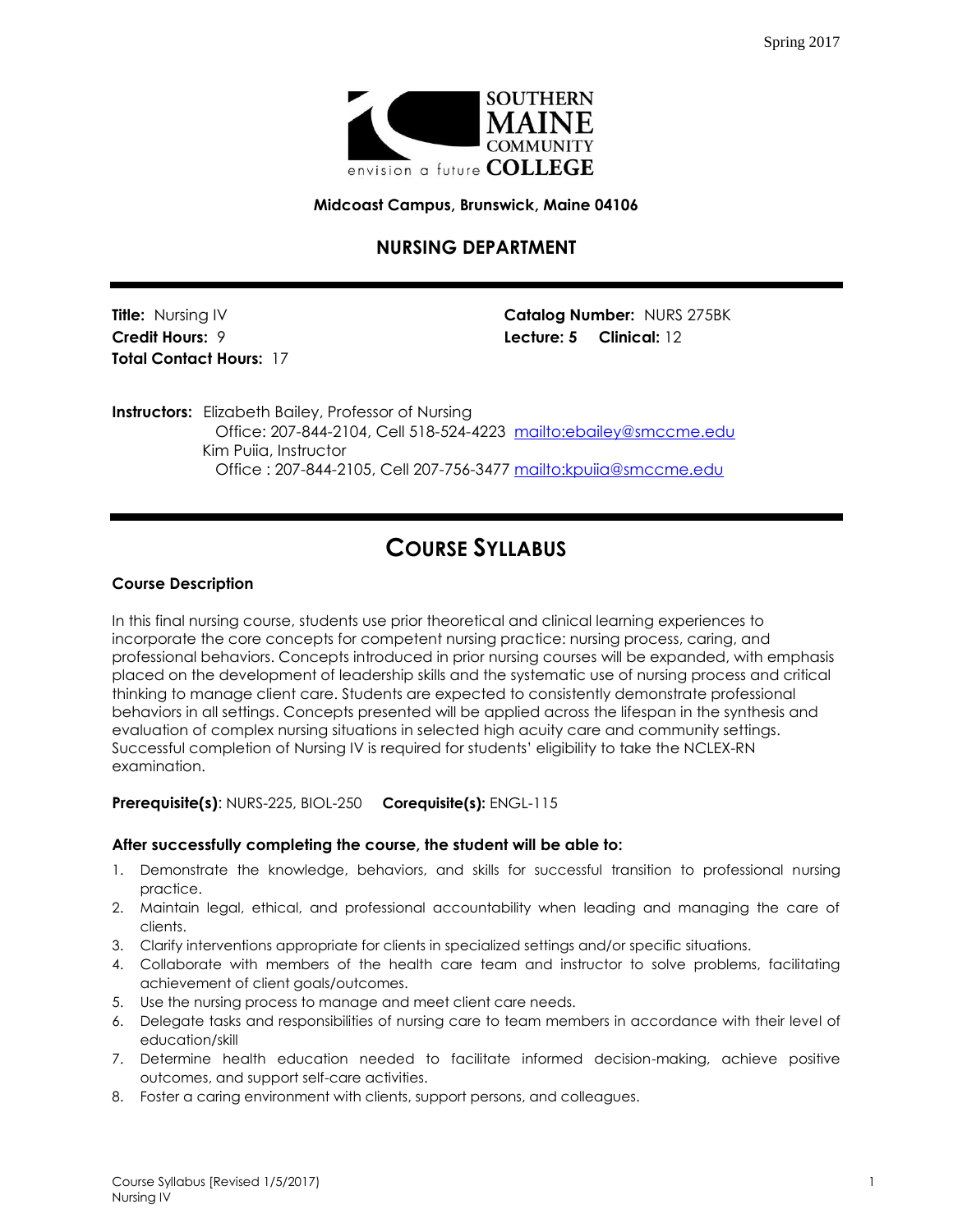# **Concepts:**

Self Violence **Cognition Oxygenation** Circulation and Perfusion Stress and Coping Mood and Affect Leadership and Management Cellular Regulation Professional Behaviors Quality Improvement Intracranial Regulation Skin Integrity **Accountability** Infectious Disease Medication Administration Health Policy Safety

# **Course Requirements**

- Students are expected to assume responsibility for meeting the course objectives and are responsible for prior learning.
- Written assignments are due on the dates indicated unless prior arrangements are negotiated with the faculty.
- If, for any reason, a student fails to take an exam at the scheduled time then the student must take a make-up exam (see nursing department policies)
- Student are expected to come to class prepared to participate in classroom activities and discussion.

# **Student Evaluation and Grading**

**Theory:** Letter grades are given for the theoretical component of the course.

| Grade Components: | 4 announced hourly exams | $60\%$ *   |
|-------------------|--------------------------|------------|
|                   | Comprehensive final exam | $25\%$ $*$ |
|                   | Resume and letters       | $5\%$      |
|                   | Class presentation       | 10%        |

Exam grades (including unit exams and final exam) must average 76 or better before the resume, letters and class presentation are factored in.

Numerical grades are rounded up or down.

This initial calculation is as follows:

| Hourly exams | 65% |
|--------------|-----|
| Final exam   | 35% |

When the average of the above is 76 or better than the percentages including the class presentation and the resume/letters are calculated for a final grade.

# **Dosage Calculation Competency**

Nursing students are required to complete one dosage calculation competency test each semester throughout the program. The test will be given a maximum of three times on designated dates. Students must take the tests in sequence and pass the dosage calculation test once with a 90% or better by mid-semester. **If a student fails to achieve 90% on the third attempt, s/he will not be allowed to progress in the program. The student will receive an F for the nursing course.**

# **American DataBank Requirements**

Students must provide appropriate documentation to the clinical instructor at the beginning of each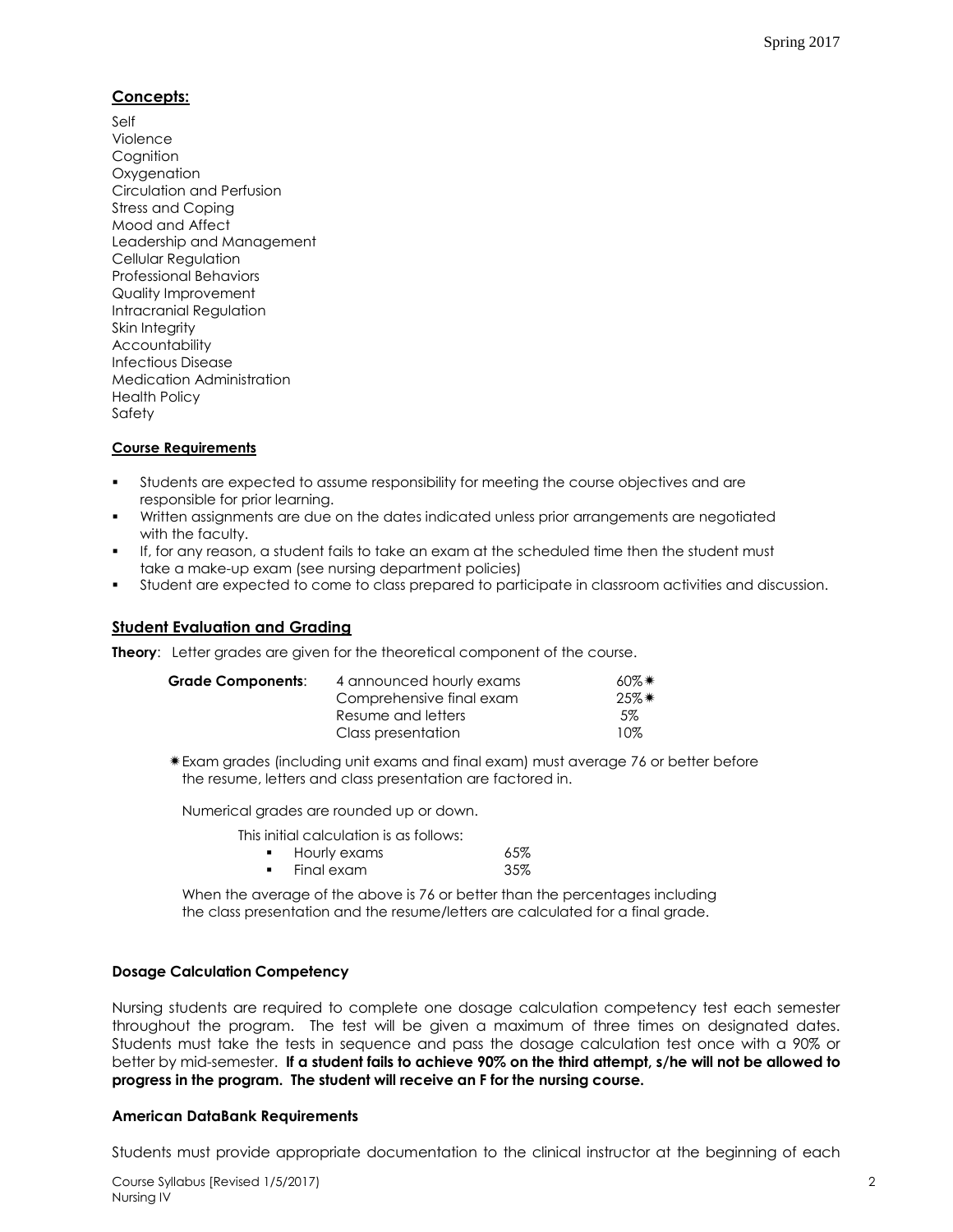clinical rotation for compliance with annual criminal background checks, required immunizations with titers, annual flu vaccine, annual testing for tuberculosis, and current certification for BLS (Basic Life Support for Health Care Providers from the American Heart Association). Students must maintain a current account with American DataBank (ADB) by paying the annual fee. All requirements must remain current throughout the semester. If students do not have current required documentation they cannot be in clinical. This will count as a clinical absence.

# **Clinical Evaluation**

The student's clinical performance will be evaluated by use of the clinical evaluation tool, written assignments, oral presentations, and anecdotal records. All clinical evaluation tools are completed on a satisfactory/ unsatisfactory basis in each clinical rotation. Informal evaluation of clinical performance will be done on a weekly basis utilizing the anecdotal record. Formal evaluations of clinical performance will be done at the end of each clinical rotation by using the clinical evaluation tool.

# **IF AT ANY TIME A STUDENT ENDANGERS THE HEALTH OR SAFETY OF A PATIENT THROUGH REPEATED CARELESSNESS, LACK OF PREPARATION, OR FAILURE TO FOLLOW THE NURSING PROGRAM'S POLICIES AND PROCEDURES, THE STUDENT WILL BE DISMISSED FROM THE NURSING PROGRAM AND WILL NOT BE READMITTED.**

Students are encouraged to seek instructor guidance at any time for either class or clinical concerns. An appointment may be made with the instructor during posted office hours. **Students must pass both the theoretical component and the clinical component of this course to continue in the program.**

#### **Learning Methods:**

Lecture/Discussion Simulation Simulation Special Class/Clinical Audiovisual Materials Concept Mapping Paper Demonstrations Pre- and Post-

Role Playing/Oral Presentations

Conferences Discussion Board Projects

# **Texts, Tools, and/or Supplies**

#### **Required:**

Catalano. Nursing Now! 7th ed. F.A. Davis.

Dosage calculation book (deCastillo, et al. Calculating Drug Dosages: An Interactive Approach to Learning Nursing Math. F.A. Davis.; **or** Kee and Marshall. Clinical Calculations: **or** Anna Curran, Math for Meds) **or** Deborah Gray Morris, Calculate with Confidence

Deglin & Vallerand. Davis Drug Guide, 13<sup>th</sup> ed. F.A. Davis.

Adams, Holland & Urban (2017). Pharmacology for Nurses, 5th edition. Prentice Hall

Essentials of Psychiatric Mental Health Nursing. Varcarolis & Halter, 2nd ed. Revised. Elsevier

Ignatnvicius & Workman (2016). Medical Surgical Nursing: Patient-Centered Collaborative Care, 8th ed. Saunders. **USED BOOKS DO NOT HAVE COMPUTER ACCESS CODES. IF A USED BOOK IS PURCHASED, COMPUTER ACCESS CODES MUST BE PURCHASED SEPARATELY.**

#### **Recommended:**

Gulanick, et al. Nursing Care Plans: Nursing Diagnosis & Interventions, 8th ed. Mosby.

Yoost: Fundamentals of Nursing. Elsevier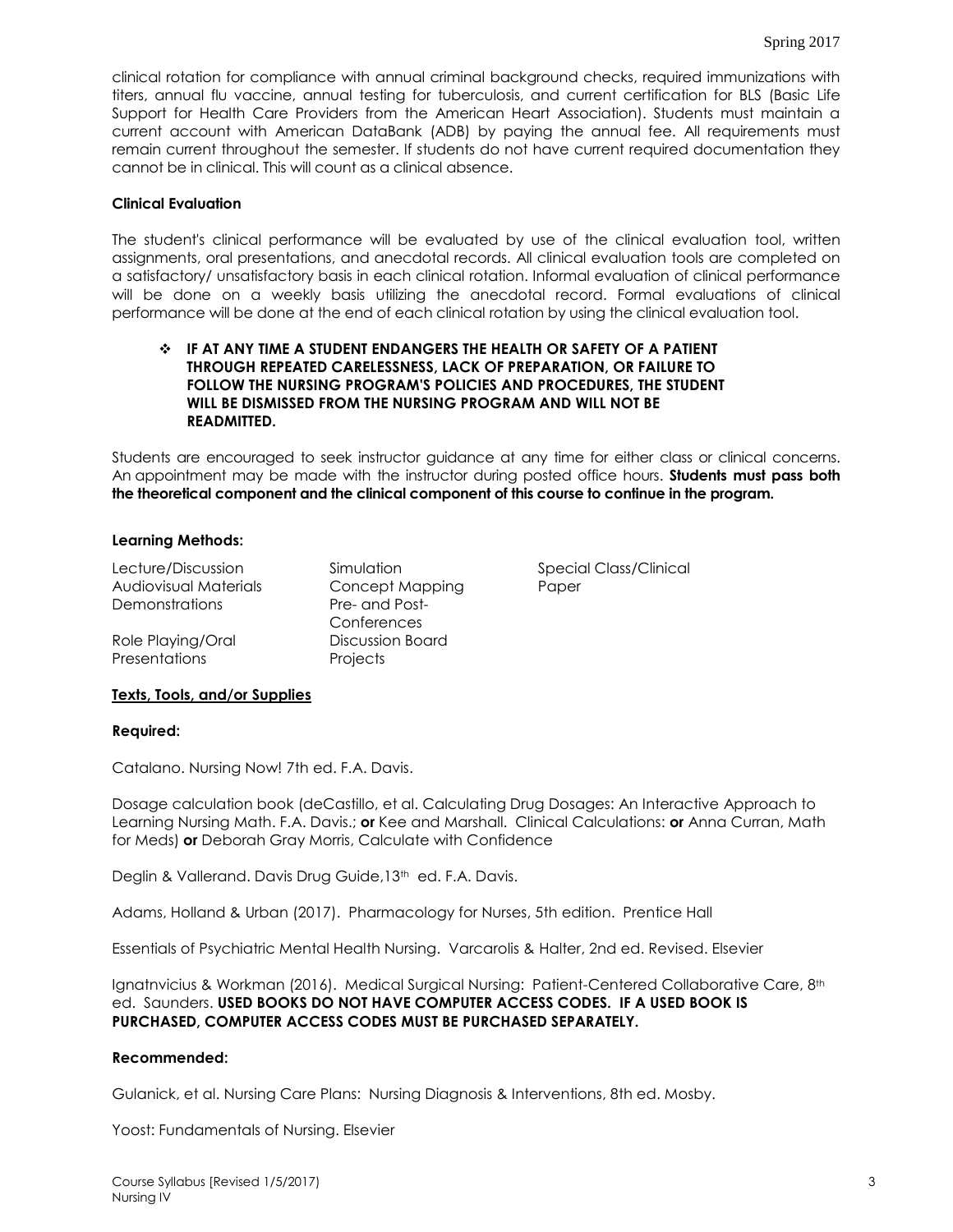Publication Manual of the American Psychological Association, 6th ed. American Psychological Association.

**J**ones. ECG Notes. F.A. Davis or Aehlert. ECGs Made Easy, Mosby.

NCLEX Review Book. (Springhouse or Mosby or Kaplar)

# **Attendance Policy**

Students are expected to attend class. Class attendance may be considered if a student applies for readmission. Students who miss more than 12 hours of clinical in a clinical or lab rotation will fail the course.

Late start policy: When the college announces a delayed opening, any remaining class, lab, or clinical time will be held and begin at the announced time unless otherwise notified by faculty.

#### **End-of-Course Evaluation**

Students complete evaluations for each course attended at SMCC. Evaluations are submitted online and can be accessed through the student portal. Students can access the course evaluations beginning one week before the end of classes. The deadline for submission of evaluations occurs Monday at 5 p.m. following the last day of the class. You will receive an e-mail to your student e-mail account when course evaluations are available.

# **ADA Syllabus Statement**

Southern Maine Community College is an equal opportunity/affirmative action institution and employer. For more information, please call 207-741-5798. If you have a disabling condition and wish to request accommodations in order to have reasonable access to the programs and services offered by SMCC, you must register with the Disability Services Coordinator, Sandra Lynham, who can be reached at 741- 5923. Further information about services for students with disabilities and the accommodation process is available upon request at this number. Course policies about online testing are modified to suit each individual's accommodations.

# **SMCC Pay-for-Print Policy**

Each semester students receive a \$20 printing credit. The balance resets at the end of the semester and any remaining credits are removed. The College's pay-for-print system monitors printing on all printers (including those in general access labs, library printers, Tutoring Services, Campus Center Lounge and technology labs). Be sure to log OUT of the system when you've finished your printing, to prevent unauthorized access to your account. Students can check the number of pages they have printed by using the Printing Balance tool available on SMCC computers (located in the lower right corner of the screen, near the clock). Printing is 10cents/page one-sided or two sided. If you have questions about the pay-for-printing policy or your printing charges, please contact the Help Desk at 741-5696 or send an e-mail to [helpdesk@smccme.edu.](mailto:helpdesk@smccme.edu)

#### **Refunds**

Print jobs are eligible for a refund in the event of mechanical or electronic error on the part of the printer, print server, or software used to submit the job. Jobs are not eligible for a refund in cases where the job was not set up correctly, was submitted multiple times, or the student is not satisfied with the result. To request a refund, please bring the offending print to the IT Department in the basement of the Ross Technology Center. Refunds will be granted in the form of a credit to the student's account.

# **Add-Drop Policy**

Students who drop a course during the one-week "add/drop" period in the fall and spring semesters and the first three days of summer sessions receive a 100% refund of the tuition and associated fees for that course. Please note any course that meets for less than the traditional semester length, i.e., 15 weeks, has a pro-rated add/drop period. There is no refund for non-attendance.

Course Syllabus [Revised 1/5/2017) 4